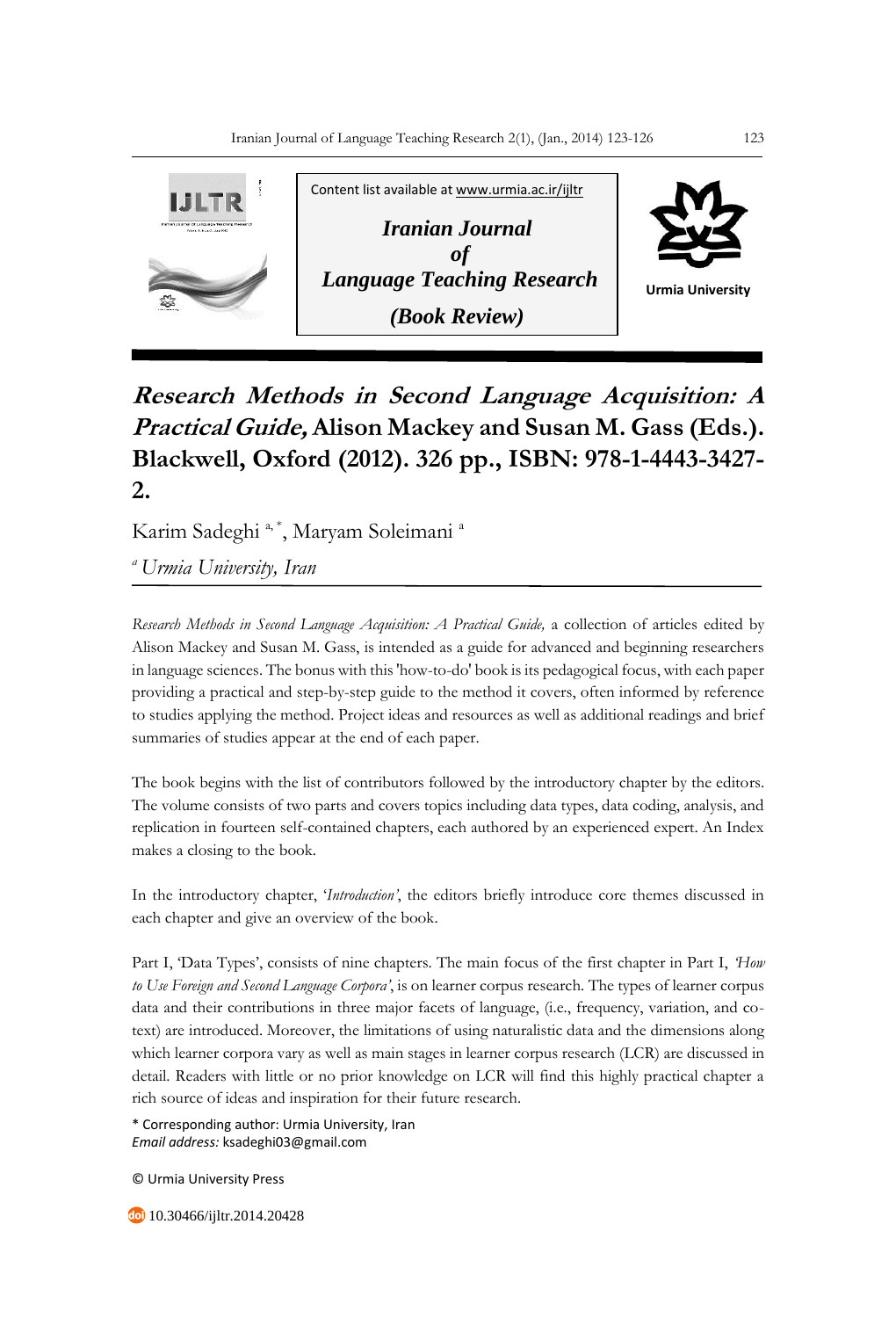The second chapter by Tania Ionin, *'Formal Theory-based Methodology',* examines data collection methods such as acceptability judgment, truth-value judgment, etc. used in formal, generative second language acquisition research, offering methodological and design guidelines. The chapter, tackling similar issues as in Mackey and Gass (2005), provides the reader with a good perspective on formal SLA studies.

The next chapter, *'Instructed Second Language Acquisition',* gives a brief overview on ISLA with the main focus on "black box" (p. 54). It discusses descriptive studies on classroom observation and methods of analyzing and quantifying them. Also, some studies addressing the issues of L2 learning ranging from non-interventionist to interventionist quasi-experimental to action research with steps involved in performing them are reviewed.

*'How to Design and Analyze Surveys in Second Language Acquisition Research'* by Dörnyei and Csizer mainly describes how survey studies are carried out in SLA research and complements the book with a similar title by Dörnyei (2007). Having given a background to questionnaire surveys, it highlights the procedures to design a questionnaire; moreover, principles, sampling and data collection procedures as well as analysis and reporting survey results are discussed. The reviewers found this part extremely fruitful regarding the processes needed to conduct a survey study.

The aim of chapter 6, *'How to Carry out Case Study Research'*, is to define case study and to explain its features, strengths, goals, and general philosophy. Also, a brief overview of different waves of SLA case studies and steps involved in carrying them out are presented. This chapter proves highly informative in providing theoretical framework for doing a case study.

The importance of psycholinguistic methodologies in understanding the processes, mechanisms, and procedures underlying language comprehension and production is discussed in chapter 7 *'How to Use Psycholinguistic Methodologies for Comprehension and Production'*, by McDonough and Trofimovich. Different tasks regarding language comprehension and production followed by theoretical frameworks and methodological considerations are introduced. The article also discusses some ingenious studies on how people comprehend and produce language.

Methods of text analysis and writing process research are discussed by Polio in *'How to Research Second Language Writing'.* This chapter discusses the reasons for analyzing learners' texts and methods of studying learners' writing processes; furthermore, the steps involved in conducting experimental studies on writing are presented.

Chapter 9, *'How to Do Research on Second Language Reading',* focuses on "a specification of the skills to be investigated and the linguistic requirement for their utilization" (p. 160) in L2 reading research. The paper also discusses how L1 and L2 linguistic knowledge jointly constrain L2 reading development and dual-language impacts on L2 reading development.

The last chapter in part I, *'How to Collect and Analyze Qualitative Data',* explores qualitative inquiry as an approach to research in SLA. It begins with an overview of philosophical underpinnings (postpositivism and post-modernism), the definition of qualitative research and continues to introduce its characteristics and traditions, that is, ethnography, case study and conversation analysis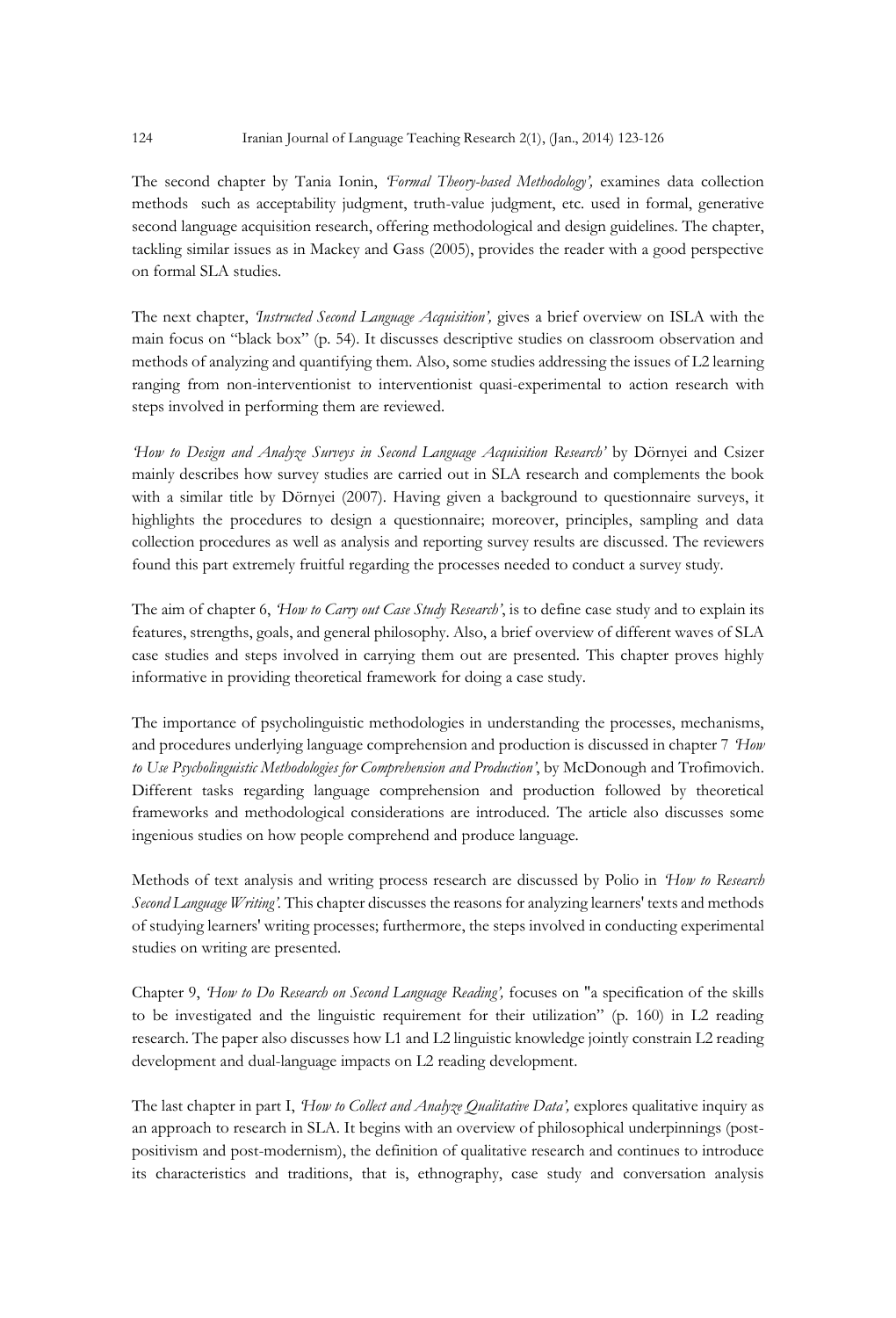recognized by Chapelle and Duff (2003). It then proceeds step by step through the process of designing and conducting a qualitative research study and also offers a framework for evaluation and interpretation of data.

Part II, *'*Data Coding, Analysis, and Replication'*,* includes five chapters and offers advice on the procedures and methods involved in data coding, analysis, and replication. The first chapter in this part, *'Coding Second Language Data Validly and Reliably'*, evaluates the concepts of validity and reliability in relation to coding. Moreover, sources of error that can threaten validity and reliability are introduced and types of coding and various steps involved in coding data are presented in detail. The author provides useful guidance on how to reduce and control for errors in the coding process.

Drawing upon technological advances, the chapter on '*Coding Qualitative Data',* by Melissa Baralt emphasizes the benefits of using computer-assisted qualitative data analysis software (CAQDAS), especially NVivo software, in carrying out qualitative coding and analysis. Steps involved in coding qualitative data are discussed in detail. To further illustrate how qualitative coding is done, three studies using NVivo software for data analysis are presented. The chapter provides a goldmine of useful tips to start one's first CAQDAS with enough confidence.

'*How to Run Statistical Analyses',* by Jenifer Larson-Hall, is intended for readers who do not have much experience with statistics. In order to orient readers, it begins with discussing the statistical issues of hypothesis testing, *p*-value, sample size, effect size, and what data to present in statistical summary. Then, it focuses on helping the readers understand the most basic elements of *t*-test, ANOVA, Correlations and Chi-square and methods of conducting and reporting them; moreover, some links to a number of websites to perform basic statistical tests and information about the graphics which best summarize and illustrate the data for a particular test are provided. No matter how little one knows about statistics, this section will help him run a basic analysis independently.

Chapter 14, '*How to Do a Mata-Analysis',* outlines the major steps and key considerations in conducting and interpreting a meta-analysis. Three major problems with narrative reviews in SLA addressed by meta-analysis are introduced. In addition, the prominence and models of metaanalysis in the field of SLA as well as steps involved in carrying it out are discussed in enough detail paving the way for the novice researcher to proceed smoothly in the path of meta-analysis.

The last chapter of part II, *'Why, When, and How to Replicate Research',* is concerned with the concept of replication. Types of replication (exact, approximate and conceptual), key steps involved in choosing a study to replicate, selecting a replication type, and interpreting the results are discussed in appropriate detail. The amount of background information provided in most of the papers and in particular in the last two makes them digestible for readers with little knowledge of covered themes.

To conclude, this book provides much needed practical advice and theoretical background to novice as well as continuing researchers in the field of SLA. It can be judged as a very handy, upto-date, and easy-to-digest book for all those who are new to the realm of language research. This book is a goldmine of information laid out in a very clear, straightforward and well organized format. All in all, this volume could be a valuable resource for prospective and practicing